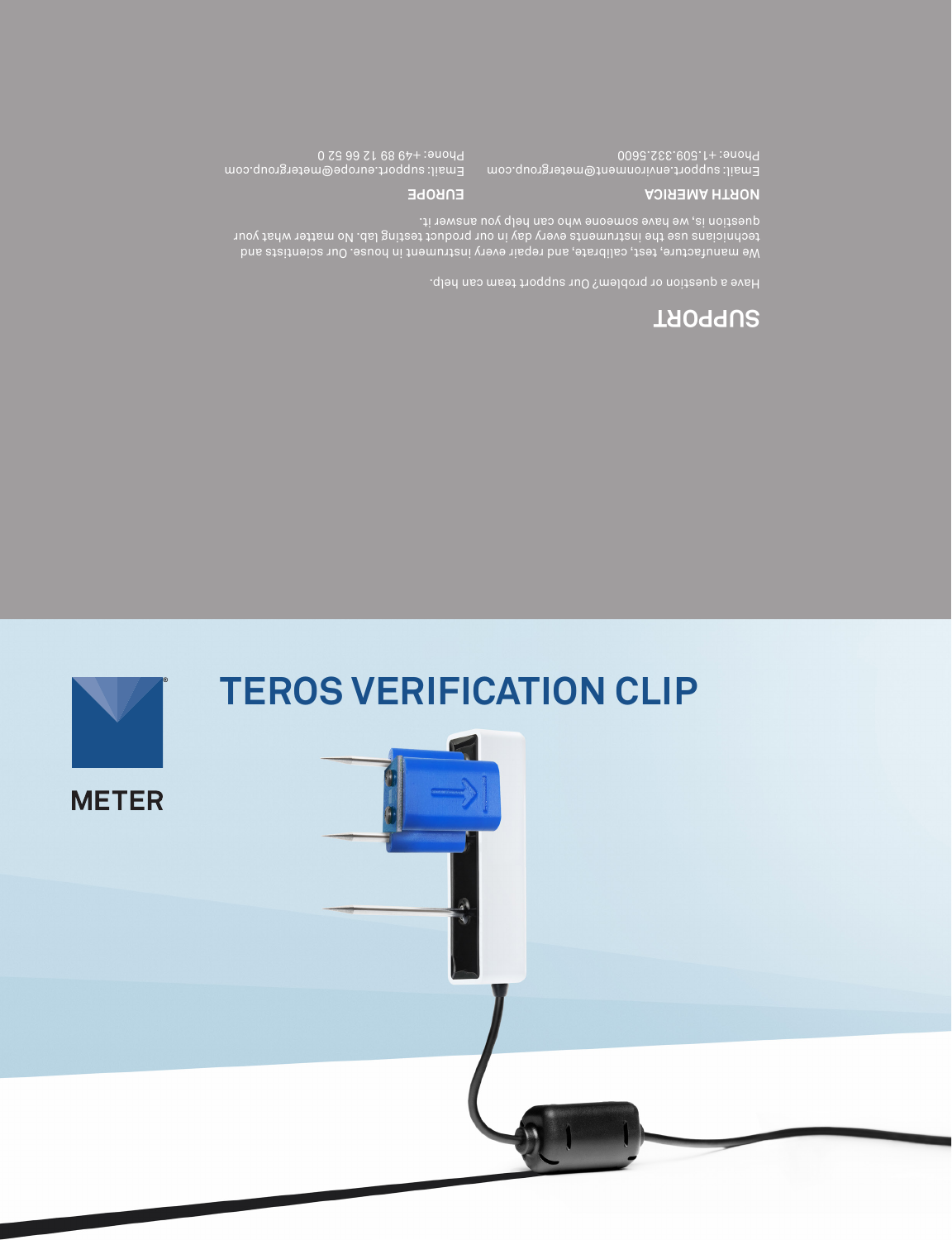# **TEROS VERIFICATION CLIP QUICK START**

# **Preparation**

Confirm that the verification clip components are intact. The verification clip helps verify proper function and accuracy for TEROS 10, 11, and 12 soil moisture sensors prior to installation. A data acquisition system and the appropriate software are required, such as the [ZL6](https://www.metergroup.com/environment/products/zl6/) and ZENTRA [Utility](http://software.metergroup.com/ZENTRAUtilityInstaller.exe) or ZENTRA Utility Mobile.

# **ATTENTION**

For best results, use the latest versions of METER software and firmware for the computer or mobile device, products, and sensors. Please use the software Help menu to find updates. Consult the sensor user manual for more troubleshooting tips.

# **Installation**

### **1. Place Verification Clip on Sensor**

Slide the verification clip onto the two prongs farthest away from the sensor cable with the arrow pointing toward the sensor.

#### **WARNING**

Risk of personal injury is present. Sensor needle points are extremely sharp and will puncture skin. Please handle with care.

## **3. Connect TEROS Sensor to Data Logger**

Plug the sensor into the data logger and use the SCAN function in the software.



## **2. Ensure Correct Placement**

The verification clip should rest snugly against the sensor body.



#### **4. Verify Sensor Function and Accuracy**

The sensor should read within the appropriate ranges.

|                     | <b>RAW</b><br>Count | <b>VWC</b><br>$(m^{3}/m^{3})$ |
|---------------------|---------------------|-------------------------------|
| <b>METER</b> logger |                     |                               |
| <b>TEROS 11/12</b>  | 2650 to<br>2730     | $0.332$ to<br>0.363           |
| TEROS <sub>10</sub> | 2650 to<br>2800     | $0.356$ to<br>0.419           |
| Non-METER logger    |                     |                               |
| TEROS <sub>10</sub> | 1940 to<br>2050 mV  | $0.356$ to<br>0.419           |